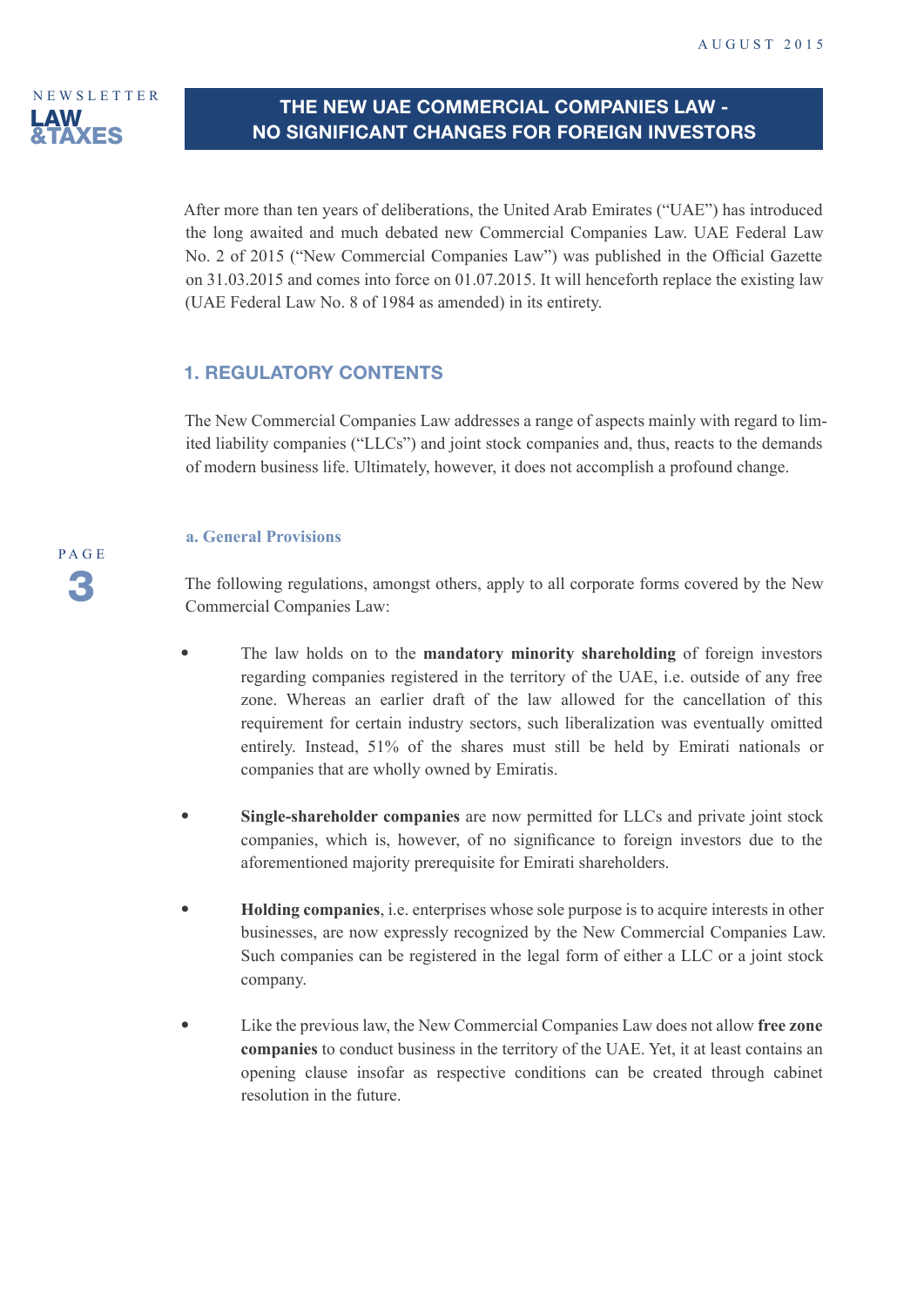

# **THE NEW UAE COMMERCIAL COMPANIES LAW - NO SIGNIFICANT CHANGES FOR FOREIGN INVESTORS**

#### **b. Amendments regarding LLCs**

Within the context of LLCs which are comparable to German GmbHs and which are the most common legal form chosen by foreign investors, the following innovations of the New Commercial Companies Law can be highlighted:

- To reach a **quorum** at a general assembly, representatives of 75% of the share capital are required to be present instead of the previous 50% only.
- t The number of **managers** of a LLC can be chosen randomly and is no longer limited to five.
- The New Commercial Companies Law specifically prohibits managers to undertake the **management of a competing company** without the consent of the general assembly of the LLC.
- Whereas it remained uncertain according to the old law whether the **pledge of company shares** was indeed lawful and the recording thereof in the registry was declined by the competent authority, that option is now explicitly provided for by the New Commercial Companies Law.
- t Finally, the **rules and regulations concerning joint stock companies** are generally applicable to LLCs.

#### **c. Transition Period**

Companies already established must adapt their memoranda and articles of association to the new legislation within one year after the New Commercial Companies Law coming into effect, i.e. latest by 30.06.2016. Through cabinet resolution, this transition period may be extended for another year. A company will be deemed as dissolved should it not have made the necessary adjustments on time.

It remains to be seen how the provisions of the New Commercial Companies Law are to be implemented in practice, particularly which rules are optional and can be divergently regulated by agreement of the parties.

#### **2. CONCLUSION**

Measured against the particularly long duration of the legislative procedure and the overall significance for the economy, the New Commercial Companies Law - mainly with regard

PAGE  $\sqrt{2}$